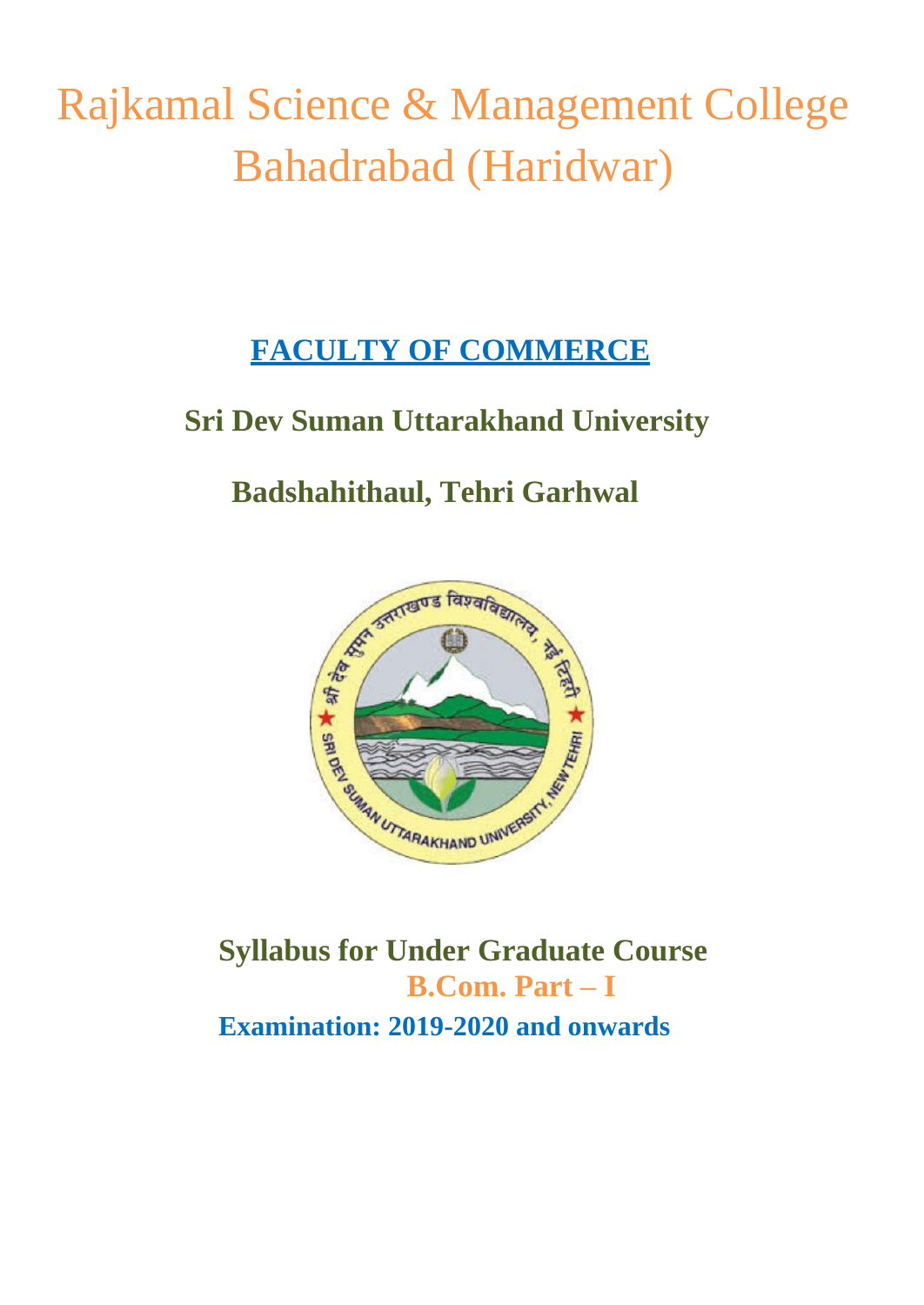### **B.Com. (Three Year Degree Course)**

1. (a) The examination for the degree of Bachelor of Commerce (B.Com.) shall consist of three parts (i) B.Com. Part – I (ii) B.Com. Part – II (iii) B.Com. Part – III

(b) A candidate who has passed the following examinations shall be eligible for admission to B.Com. Part I:

The Intermediate Examination of Commerce of the Board of High School and Intermediate Education, Uttaranchal or the Central Board of Secondary Education or any other examination recognized by the University as equivalent there to with a minimum of 40% marks in aggregate.

- 2. A candidate who has passed Part I/II B.Com. Examination of another university may also be admitted to part II/III. B.Com. examination provided that he/ she has offered for his/ her part I/II examination of course of equivalent standard with almost identical syllabus as is required for part I/II examination of this University and has attended a regular course of study for an academic year in constituent/ affiliated college of the university. Prior permission is necessary from university with this regard.
- 3. (a) A candidate shall be examined in three groups of B.Com. Part I / II examination and total four groups in B.Com – III examination. In B.com. – III, Group – V is compulsory for students. (b) There will be one Computerized Accounting Group i.e. Group - IV

(c) Computerized Accounting (Group - IV) can be opted by a maximum number of 30 students in B.Com. I (to continue without change to B.Com. II and III) in place of Group II

i.e. Accounting Group. This group can be run only where appropriate computers laboratory and staff is available. Practical examination will be held in group IV as under:

| Paper I - [50 max. marks]<br>B.Com. I<br>Paper II - Theory 35 marks, Practical 15 marks [50 max. marks]<br>Paper I - Theory [50 max. marks]<br>B.Com. II<br>Paper II - Theory 35 marks, Practical 15 marks [50 max. marks]]<br>Paper I - Theory 35 marks, Practical 15 marks [50 max. marks] |  |  |  |
|----------------------------------------------------------------------------------------------------------------------------------------------------------------------------------------------------------------------------------------------------------------------------------------------|--|--|--|
|                                                                                                                                                                                                                                                                                              |  |  |  |
|                                                                                                                                                                                                                                                                                              |  |  |  |
|                                                                                                                                                                                                                                                                                              |  |  |  |
|                                                                                                                                                                                                                                                                                              |  |  |  |
|                                                                                                                                                                                                                                                                                              |  |  |  |
|                                                                                                                                                                                                                                                                                              |  |  |  |
|                                                                                                                                                                                                                                                                                              |  |  |  |
|                                                                                                                                                                                                                                                                                              |  |  |  |
|                                                                                                                                                                                                                                                                                              |  |  |  |
| B.Com. III                                                                                                                                                                                                                                                                                   |  |  |  |
| Paper II - Theory 35 marks, Practical 15 marks [50 max. marks]                                                                                                                                                                                                                               |  |  |  |

The Following shall be the number of paper in each group:

| Groups | No. of Papers |         |                       |  |  |
|--------|---------------|---------|-----------------------|--|--|
|        | Part I        | Part II | Part III              |  |  |
|        |               |         |                       |  |  |
|        |               |         |                       |  |  |
|        |               |         |                       |  |  |
|        |               |         |                       |  |  |
|        |               |         | 2 (Compulsory Papers) |  |  |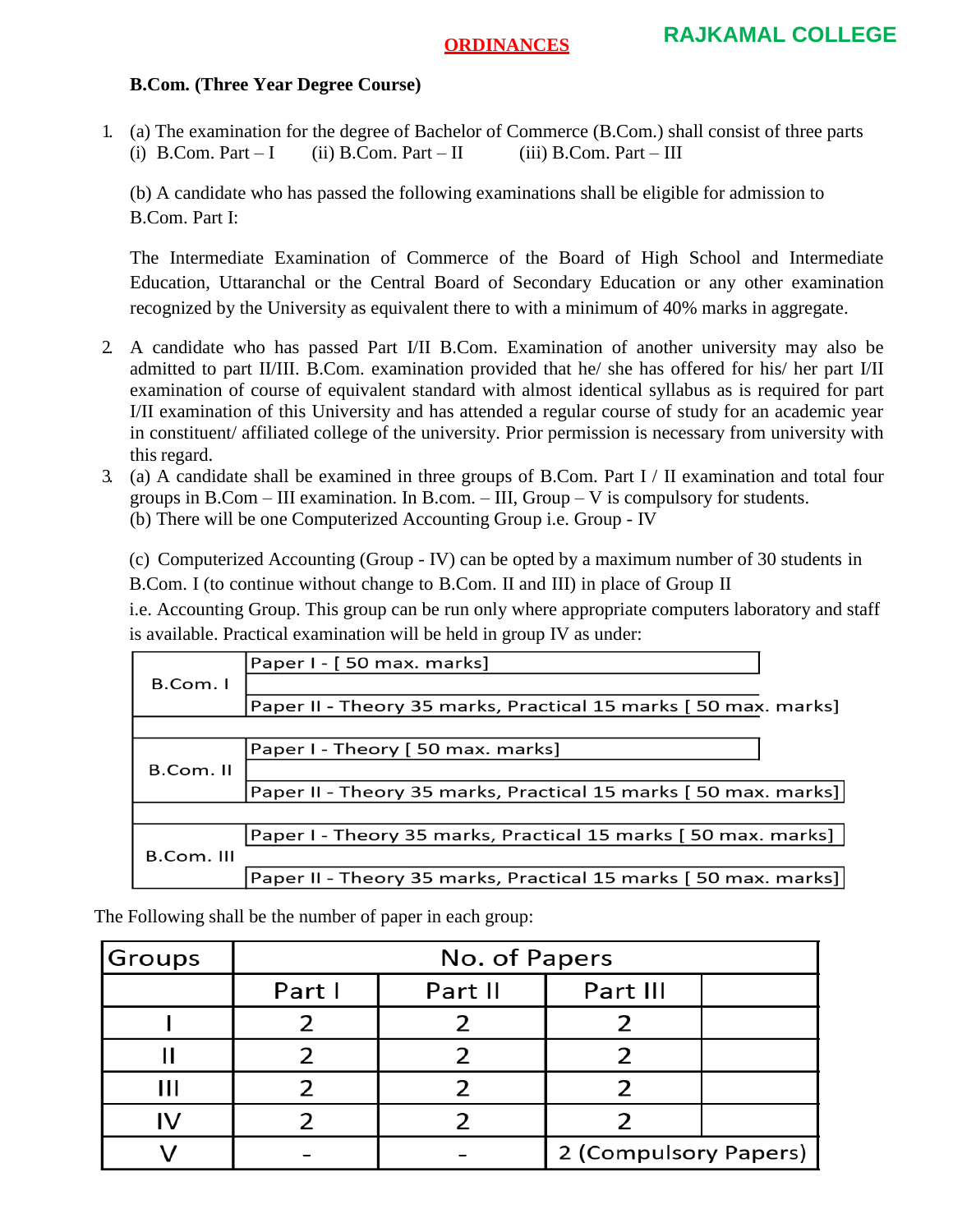- 4. In B.Com. Part I, II & III examination, each group shall carry 100 marks. In order to pass B.Com. Part I, Part II and Part III examination, a candidate must obtain 33% marks in each group and also in aggregate.
- 5. Each candidate shall have to pass the B.Com. Part I, B.Com. Part II and B.Com. III examinations separately, but the division shall be awarded on the basis of the aggregate marks obtained by him/her in all the three examinations together.
- 6. A candidate who has obtained 33% marks and above but less than 45% marks in the aggregate shall be placed in III division, a candidate who has obtained 45% marks and above but less than 60% marks shall be placed in II division, a candidate who has obtained 60% marks and above shall be placed in I division.
- 7. In B.Com. Part III, three grace marks in any one group shall be awarded on the basis of one mark on every 10 marks, over and above the minimum pass marks.
- 8. The details of the courses of each group of study shall be as contained in the syllabi and the existing regulations, to the extent they are inconsistent with the new ordinances and regulations, shall stand amended or superseded, as the case may be.

## **SCHEME OF EXAMINATION**

(1) The examination for the degree of Bachelor of Commerce shall consist of B.Com. Part I, Part II and Part III examinations spread over three years.

#### **B. Com. Part - I Examination, 2019 and onwards**

|                 | <b>Management Group</b>                                   | Marks |  |
|-----------------|-----------------------------------------------------------|-------|--|
| Group I         | Paper I - Principles of Management                        | 50    |  |
|                 |                                                           |       |  |
|                 | Paper II - Business Environment                           | 50    |  |
|                 | <b>Accounting Group</b>                                   |       |  |
| Group II        | Paper I - Financial Accounting                            | 50    |  |
|                 |                                                           |       |  |
|                 | Paper II - Business Statistics                            | 50    |  |
|                 | <b>Business Economics &amp; Legal Aspects of Business</b> |       |  |
| Group III       | Paper I - Business Economics                              | 50    |  |
|                 |                                                           |       |  |
|                 | Paper II - Business Laws                                  | 50    |  |
|                 | <b>Computerized Accounting</b>                            |       |  |
|                 | Paper I - Financial Accounting                            | 50    |  |
| <b>Group IV</b> |                                                           |       |  |
|                 | Paper II - Computerized Financial Accounting              | 50    |  |

## **RAJKAMAL COLLEGE**

# **B. Com. – I Year**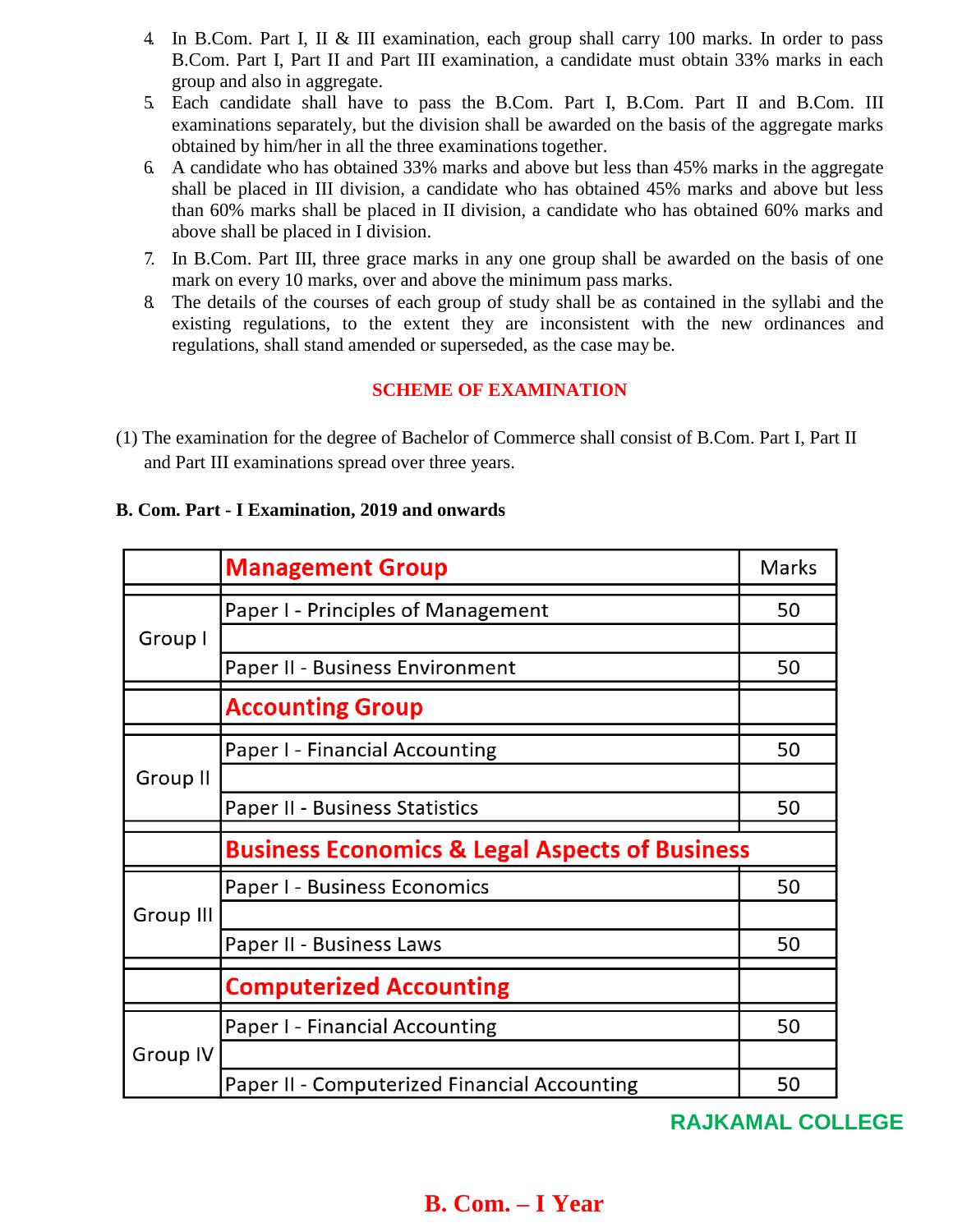# **Group – I: Management Group**

## **Paper – I: Principles of Management**

**Objective:** To develop an understanding about functions of management and importance of management principles in business decision making.

**Paper pattern:** This question paper consists of three sections, 'A', 'B' & 'C'. Section 'A' consists of ten objective/very short answer type questions of 1 mark each. **All the questions of section 'A' are compulsory**. Section 'B' consists of seven short-answer type questions, out of which students have to attempt **any five** questions. Each question of section 'B' is of 2 marks. Section 'C' consists of eight long answer type questions, students have to attempt **any four** questions. Each question of section 'C' is of 7.5 marks.

- **1.** Management Meaning, nature and importance, Different Schools of management thought. Contribution of Taylor, Henri Fayol and Elton Mayo.
- **2.** Planning. Concepts, Types of plans, Process and limitations of planning.
- **3.** Organisation Departmentation, types of organisation, line, staff and functional organisation.
- **4.** Staffing Recruitment, selection procedure, training methods, performance appraisal.
- **5.** Motivation Meaning and importance, Financial and non-financial incentives.
- **6.** Leadership ;styles, traits, theories,
- **7.** Coordination Meaning, importance and methods.
- **8.** Decision making Meaning process and importance.
- **9.** Control Meaning and importance, relationship with planning, Process & techniques of control.
- **10.** Functional Areas of Management **-** Marketing Management: Marketing Concept; Marketing Mix; Product Life Cycle; Pricing Policies and Practices Financial Management: Concept and Objectives; Sources of Funds – Equity Shares, Debentures, Venture Capital and Lease Finance. Securities Market, Role of SEBI. Human Resource Management: Concept and Functions.

#### **Suggested Reading:**

- 1. Koontz and Weihrich, *Essentials of Management*, McGraw Hill Education.
- 2. B.P. Singh and A.K.Singh, *Essentials of Management*, Excel Books.
- 3. R.H. Buskirk, *Concepts of Business: An Introduction to Business System*, Dryden Press, New York.
- 4. Burton Gene and Manab Thakur; *Management Today: Principles and Practice*, Tata McGraw Hill,New Delhi.
- 5. Griffin, *Management Principles and Application*, Cengage Learning
- 6. R.S.N Pillai and S. Kala *Principles and Practice of Management*, S Chand

## **Paper – II: Business Environment**

**Objective:** To familiarize the students with the basic business environment and social orientation of business.

**Paper pattern:** This question paper consists of three sections, 'A', 'B' & 'C'. Section 'A' consists of ten objective/very short answer type questions of 1 mark each. **All the questions of section 'A' are compulsory**. Section 'B' consists of seven short-answer type questions, out of which students have to attempt **any five** questions. Each question of section 'B' is of 2 marks. Section 'C' consists of eight long answer type questions, students have to attempt **any four** Questions. Each question of section 'C' is of 7.5 marks. **RAJKAMAL COLLEGE**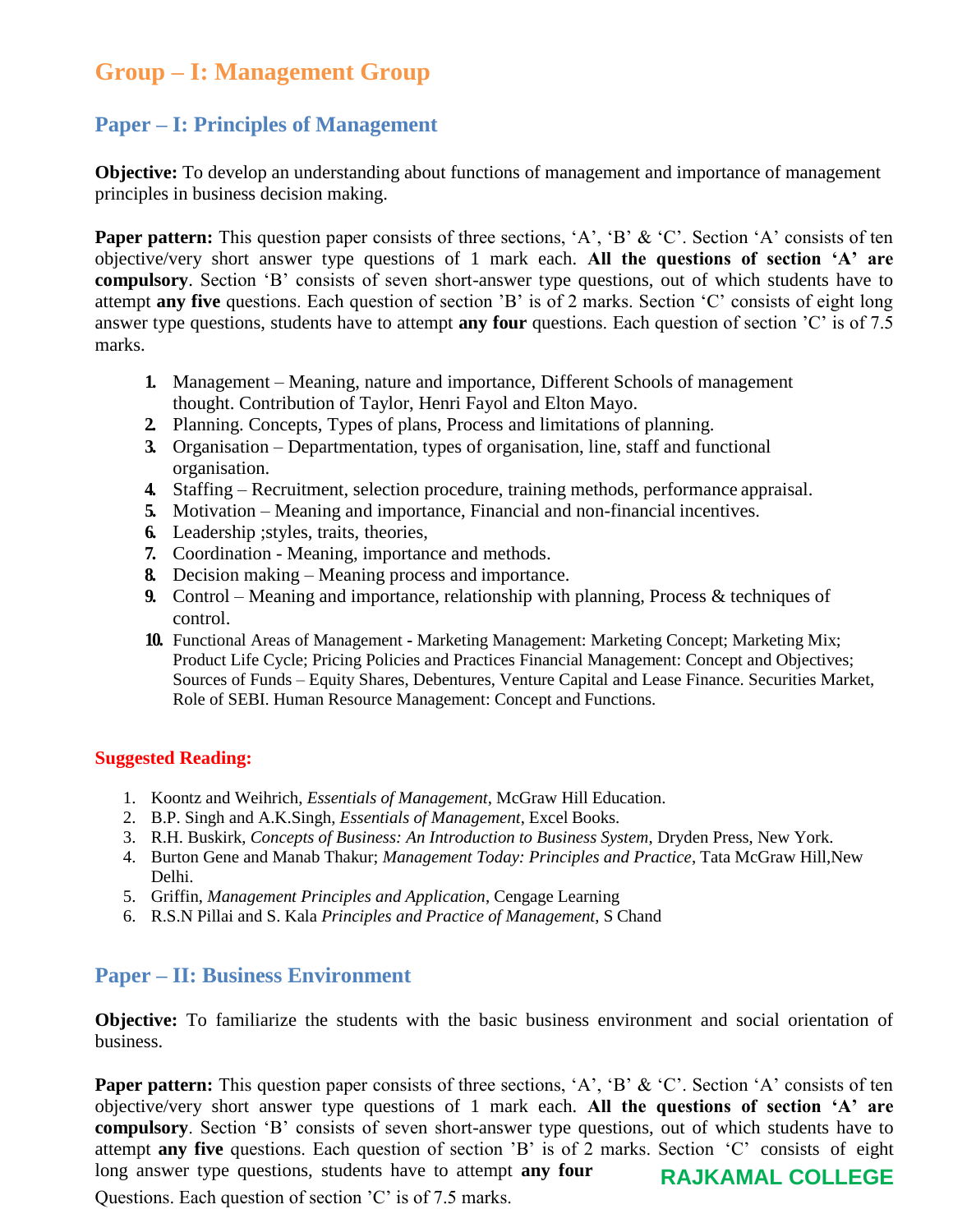- **1.** Business Environment: Concept, importance, components, micro and macro environment, internal environment.
- **2.** Economic Trends (overview): Income; Savings and investment; industry; Trade and balance of payments, Money; Finance; Prices.
- **3.** Problems of Growth: Unemployment; Poverty; Regional imbalances; Social injustices; Inflation; Parallel economy; Industrial sickness.
- **4.** Role of Government: Monetary and fiscal policy; Industrial policy; Industrial licensing, Privatization, Liberalization and Globalization; Devaluation; Export- Import Policy; Regulation of foreign investment; Collaborations in the light of recent changes.
- **5.** The Current Five Year Plan: Major policies; Resource allocation.
- **6.** The Consumer Protection Act 1986: Basic Concepts: Consumer, goods, service, defects in goods, deficiency in service, Grievance redressal machinery.
- **7.** Introduction to FDI, FII and their role in Indian Economy, Role and Relevance of Public, Private, Joint and Small Scale Sector in India.
- **8.** International Environment: trends in world trade and problems faced by developing countries; trends in foreign trade and economic growth.
- **9.** International economic grouping: GATT,WTO,UNCTAD,WORLD BANK, IMF ,counter trade

### **Suggested Reading:**

- 1. M. Adhikary, *Economic Environment of Business*, Sultan Chand & sons New Delhi.
- 2. K. Ashwathappa, *Legal Environment of Business*, Himalaya Publication New Delhi.
- 3. Francis Cherunilam, *Business Environment*, Himalaya Publishing House New Delhi.
- 4. Rajvaid: Business Environment.
- 5. I.C. Dhingra, *Indian Economy: Environmental and Policy,* Sultan Chand & sons New Delhi.
- *6.* S.K. Mishra and V.K. Puri, *Economic Environment of Business.*
- 7. Joshi.R and Kapoor.S, *Business Environment,* Kalyani Publishers.

## **Group – II: Accounting Group Paper – I: Financial Accounting**

**Objective:** The objective of this paper is to help students to acquire conceptual knowledge of the financial accounting and to impart skills for recording various kinds of business transactions.

**Paper pattern:** This question paper consists of three sections, 'A', 'B' & 'C'. Section 'A' consists of ten objective/very short answer type questions of 1 mark each. **All the questions of section 'A' are compulsory**. Section 'B' consists of seven short-answer type questions, out of which students have to attempt **any five** questions. Each question of section 'B' is of 2 marks. Section 'C' consists of eight long answer type questions, *out of which at least five questions will be numerical*, students have to attempt **any four** questions. Each question of section 'C' is of 7.5 marks.

- **1.** Nature of financial statements, Accounting concepts and Principles.
- **2.** Accounting Process From recording of a business transaction to preparation of trial balance including adjustments.
- **3.** The nature of Depreciation. The accounting concept of depreciation. Factors in the measurement of depreciation. Methods of computing depreciation: straight line method and diminishing balance method.
- **4.** Accounts of Banking Companies Accounting requirements of banking companies. The classification of Book Debts, Profit & Loss Account and Balance Sheet of Banking companies.
- **5.** Departmental and Branch Accounts Preparation of departmental accounts-allocation of expenses. Preparation of Accounts of branches keeping incomplete records, Account of independent branches maintaining complete records, stock and debtors method; Foreign branches; Interbranches transactions.
- **6.** Insolvency accounts of sole trader and partnership firms-statements of affairs and deficiency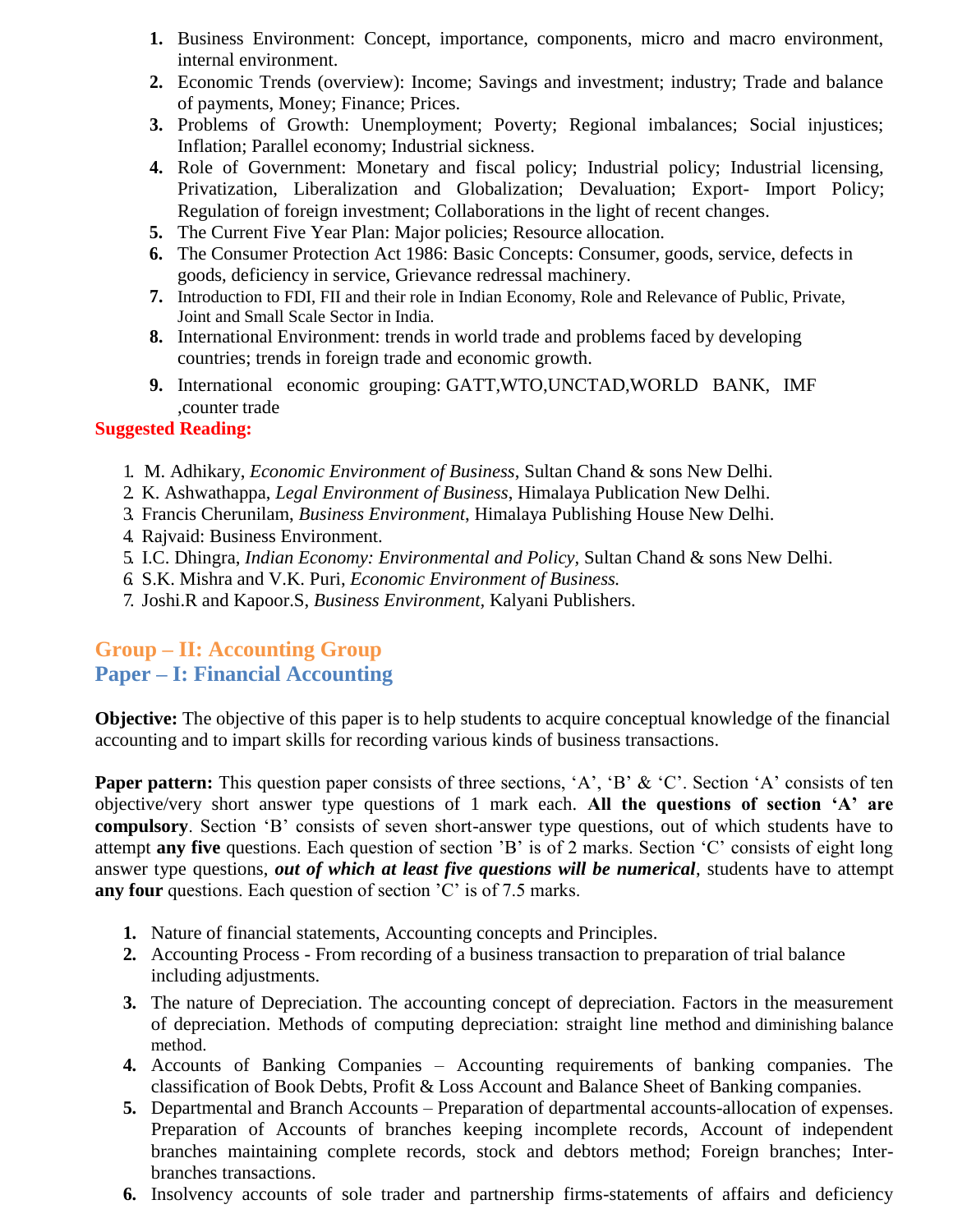account.

- **7.** Hire purchase account(including problems of default in hire purchase, H P trading A/c, goods of small value, stock and debtors method of branch), Installment payment system.
- **8.** Royalty accounts.
- **9.** Partnership Accounts: Fundamentals (including treatment of goodwill as per AS10 revised), Admission of a Partner, Retirement and Death of a Partner, Dissolution of Partnership including Insolvency.

### **Suggested Readings:**

- 1. N Robert Anthony, David Hawkins, A. Kenneth Merchant, *Accounting: Text and Cases*, McGraw-Hill Education, 13th Ed. 2013.
- 2. T. Charles Horngren and Donna Philbrick, *Introduction to Financial Accounting,* Pearson Education.
- 3. J.R. Monga, *Financial Accounting: Concepts and Applications*, Mayur Paper Backs, New Delhi.
- 4. M.C.Shukla, T.S. Grewal and S.C.Gupta*. Advanced Accounts. Vol.-I. S,* Chand & Co., New Delhi.
- 5. S.N. Maheshwari, and. S. K. Maheshwari. *Financial Accounting*, Vikas Publishing House, New Delhi.
- 6. Deepak Sehgal. *Financial Accounting,* Vikas Publishing H House, New Delhi.
- 7. Bhushan Kumar Goyal and HN Tiwari, *Financial Accounting,* International Book House
- *8.* Goldwin, Alderman and Sanyal, *Financial Accounting,* Cengage Learning*.*
- 9. P.C. Tulsian, *Financial Accounting,* Pearson Education.
- 10. *Compendium of Statements and Standards of Accounting*. The Institute of Chartered Accountants of India, NewDelhi

## **Paper – II: Business Statistics**

**Objective:** To familiarize students with the applications of Statistical techniques in business and to find solution of the business problem.

**Paper pattern:** This question paper consists of three sections, 'A', 'B' & 'C'. Section 'A' consists of ten objective/very short answer type questions of 1 mark each. **All the questions of section 'A' are compulsory**. Section 'B' consists of seven short-answer type questions, out of which students have to attempt **any five** questions. Each question of section 'B' is of 2 marks. Section 'C' consists of sight long answer type questions, *out of which at least five questions will be numerical*, students have to attempt **any four** questions. Each question of section 'C' is of 7.5 marks.

- **1.** Introduction: Nature, scope, importance and limitations of statistics, Misuse of statistics.
- **2.** Statistical Investigation: Collection and classification of data, planning a statistical investigation, questionnaire, methods of collecting primary and secondary data, Methods and principle of sampling. Methods of classification and tabulation.
- **3.** Diagrammatic and Graphic Presentation: Location of median, quartiles and mode graphically; one and two dimensional diagrams.
- **4.** Statistical Average: Uses, limitation and calculations of various averages, Mean, Mode, Median, Partition Values, Geometrical and Harmonic Mean.
- **5.** Dispersion and Skewness: Various measures.
- **6.** Correlation and Regression analysis: Simple correlation, scatter diagram, methods of computing correlation, Karl Pearson and rank correlation, Standard error and probable error. Regression analysis ,Regression coefficients,
- **7.** Index Number: Fixed base and chain base, base shifting, weighted index numbers, consumer price Index no., Fisher's Index, tests of reversibility.
- **8.** Analysis of time series: Meaning, components of time series, measurements of trend. Indian Statistics: National income, population census, statistics relating to agriculture, statistical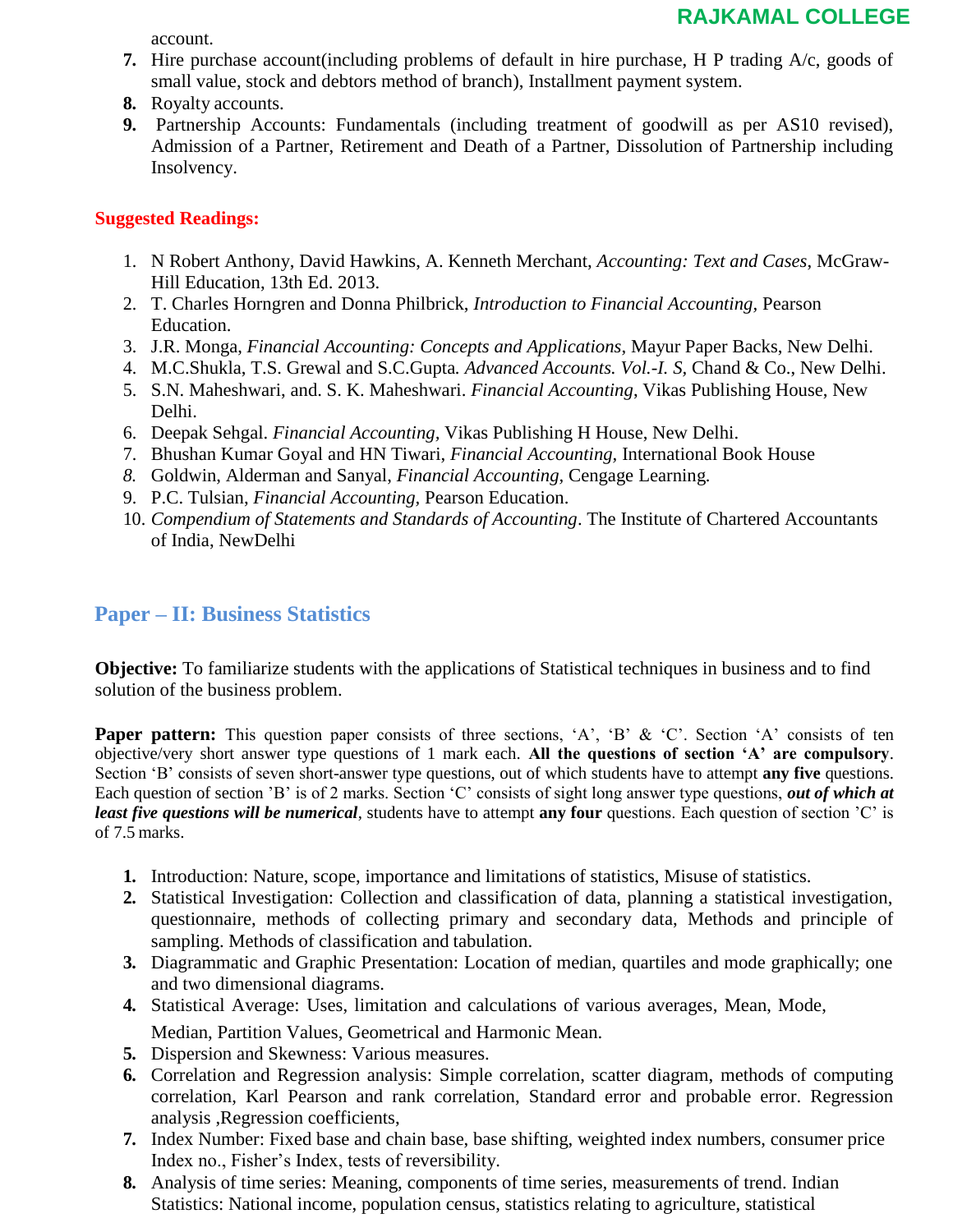## **RAJKAMAL COLLEGE**

organisations at the centre and in Uttarakhand.

#### **Suggested Readings:**

- 1. Richard Levin and S. David Rubin, *Statistics for Management*, Pearson Education.
- 2. N.D. Vohra, Business Statistics, McGraw Hill Education.
- 3. Berenson and Levine, *Basic Business Statistics: Concepts and Applications,* Pearson Education.
- 4. M.D Spiegel, *Theory and Problems of Statistics,* Schaum Outlines Series, McGraw-Hill.
- 5. G.C. Beri, *Business Statistics,* McGraw-Hill.
- 6. J. K. Sharma, *Business Statistics,* Pearson Education.
- 7. S.C. Gupta, *Fundamentals of Statistics,* Himalaya Publishing House.

## **Group – III: Business Economics and Legal Aspects of Business**

## **Paper – I: Business Economics**

**Objective:** To introduce students with broad range of economic concepts, theories and analytical techniques which help the management in decision making.

**Paper pattern:** This question paper consists of three sections, 'A', 'B' & 'C'. Section 'A' consists of ten objective/very short answer type questions of 1 mark each. **All the questions of section 'A' are compulsory**. Section 'B' consists of seven short-answer type questions, out of which students have to attempt **any five** questions. Each question of section 'B' is of 2 marks. Section 'C' consists of eight long answer type questions, students have to attempt **any four** questions. Each question of section 'C' is of 7.5 marks.

- **1.** Introduction: Definition and nature of economics, Scope and methodology of economics, Micro and macroeconomics.
- **2.** Consumption: Measurements of Utility, Law of Diminishing Marginal Utility, Law of Equimarginal Utility.
- **3.** Law of Demand: Demand Schedules and Curves, Elasticity of Demand, methods of measurement of elasticity of demand, measurement of cross elasticity, Law of Supply, Measurement of Elasticity of Supply, ,
- **4.** Consumer's surplus, Study of Consumer Behavior through indifference curve technique.
- **5.** Production: The Factors of Production and their characteristics, Factors affecting productivity of labour and capital, Theories of Population. Law of variable proportion, the laws of return, economy of scale, law of return to scale, different concepts of cost of production. SAC curve, LAC curve.
- **6.** Exchange: The theory of exchange, Definition and extent of market, Determination of price under conditions of perfect competition, imperfect competition and monopoly. Effect of monopoly in economic life, monopolistic competition, oligopoly,
- **7.** Theories of distribution, marginal productivity theory of distribution
- **8.** Concept and theories of profit and wages

### **Suggested Readings:**

- 1. D.N. Dwivedi, Managerial Economics, 7th Edition, Vikas Publishing House.
- 2. D. Salvatore, Managerial Economics in a Global Economy, 6th Edition, Oxford University Press.
- 3. L. Peterson and Jain Managerial Eco., 4th Edition, Pearson Education.
- 4. Kontsoyianis, Modern Micro-Economics.
- 5. M. Adhikary, Business Economics.

## **Paper – II: Business Laws**

**Objective:** To impart basic knowledge of the important business laws relevant to conduct general business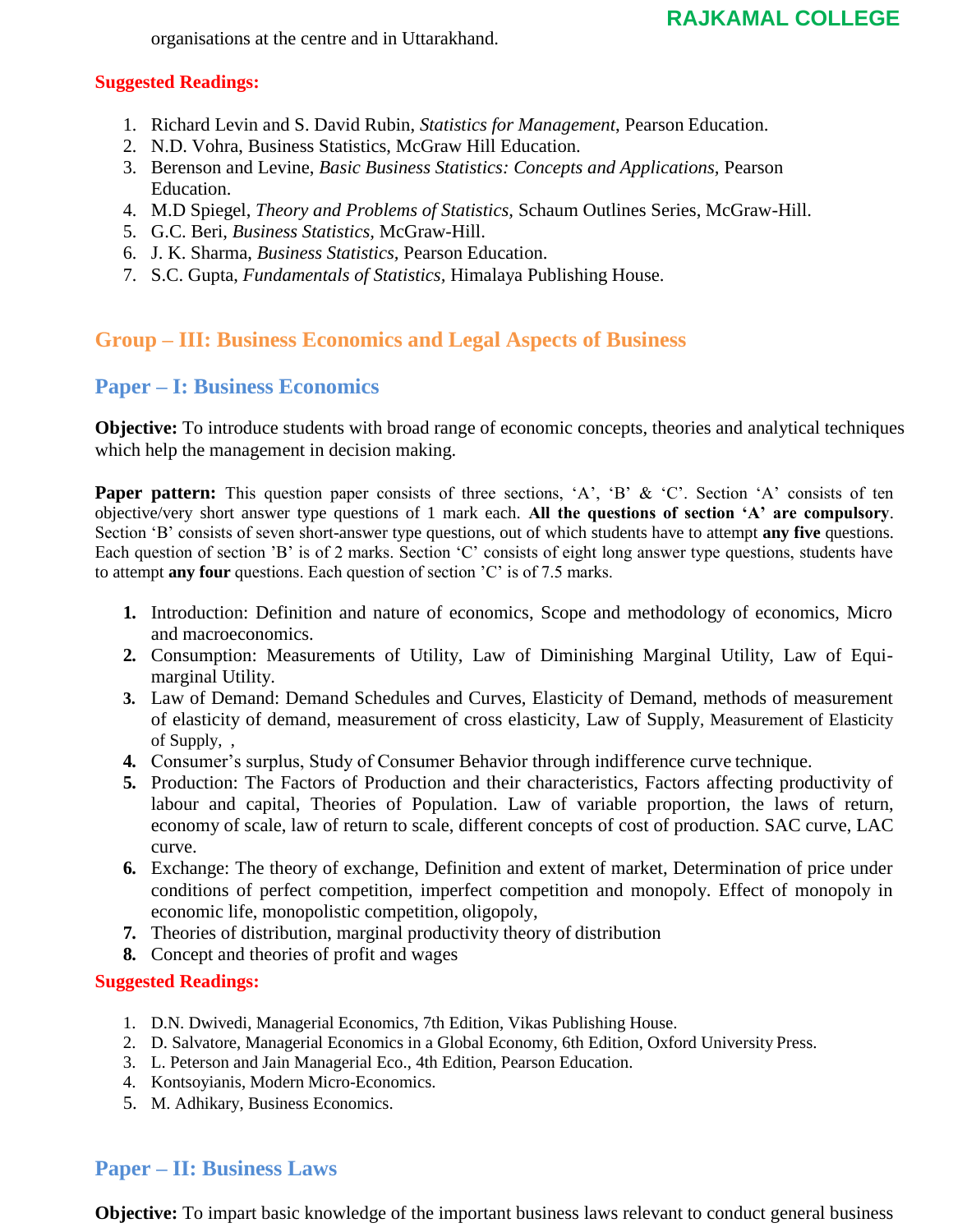## **RAJKAMAL COLLEGE**

activities in physical and virtual spaces along with relevant case laws.

**Paper pattern:** This question paper consists of three sections, 'A', 'B' & 'C'. Section 'A' consists of ten objective/very short answer type questions of 1 mark each. **All the questions of section 'A' are compulsory**. Section 'B' consists of seven short-answer type questions, out of which students have to attempt **any five** questions. Each question of section 'B' is of 2 marks. Section 'C' consists of eight long answer type questions, students have to attempt **any four** questions. Each question of section 'C' is of 7.5 marks.

- **1.** The Indian Contract Act, 1872: Nature of contract: Classification; Offer and acceptance; Capacity of parties to contract; Free consent; Consideration Legality of object; Agreement declared void; Performance of contract; Discharge of contract; Remedies for breach of contract. Special Contracts; Indemnity; Guarantee; Bailment and pledge; Agency.
- **2.** The Sale of Goods Act, 1930. Formation of contracts of sale; Goods and their classification, price; Conditions and warranties; Transfer of property in goods; Performance of the contract of sale; Unpaid seller and his rights, sale by auction; Hire - purchase agreement.
- **3.** The Partnership Act, 1932 and Limited Liability Partnership Rules.
- **4.** The Negotiable Instrument Act, 1881: Definition of negotiable instruments; Features; Promissory note; Bill of Exchange, Cheque holder and holder in due course; Crossing of a cheque, Types of crossing, Negotiation, Dishonor and discharge of negotiable instruments.
- **5.** The Information Technology Act, 2000: Meaning and Scope of the Act, Digital Signature, Electronic Governance, Regulation of Certifying Authority, Digital Signature, Penalties and Adjudication, Offences.

#### **Suggested Readings:**

- 1. M.C. Kuchhal, and Vivek Kuchhal, *Business Law*, Vikas Publishing House, New Delhi.
- 2. Avtar Singh, *Business Law*, Eastern Book Company, Lucknow.
- 3. Ravinder Kumar, *Legal Aspects of Business*, Cengage Learning
- 4. S.N. Maheshwari and S.K. Maheshwari, *Business Law*, National Publishing House, New Delhi. Sushma Arora, *Business Laws*, Taxmann Pulications. Akhileshwar Pathak, *Legal Aspects of Business*, McGraw Hill Education, 6th ed.
- 5. P C Tulsian and Bharat Tulsian, *Business Law*, McGraw Hill Education
- 6. S. K. Aggarwal, *Business Law*, Galgotia Publishers Company, New Delhi.
- 7. J.P. Sharma and Sunaina Kanojia, *Business Laws*, Ane Books Pvt. Ltd., New Delhi.
- 8. Bhushan Kumar Goyal and Jain Kinneri, *Business Laws*, International Book House

# **Group IV – Computerized Accounting**

**Paper – I: Financial Accounting**

**Objective:** The objective of this paper is to help students to acquire conceptual knowledge of the financial accounting and to impart skills for recording various kinds of business transactions

**Paper pattern:** This question paper consists of three sections, 'A', 'B' & 'C'. Section 'A' consists of ten objective/very short answer type questions of 1 mark each. **All the questions of section 'A' are compulsory**. Section 'B' consists of seven short-answer type questions, out of which students have to attempt **any five** questions. Each question of section 'B' is of 2 marks. Section 'C' consists of eight long answer type questions, students have to attempt **any four** questions. Each question of section 'C' is of 7.5 marks.

- **1.** Nature of financial statements, Accounting concepts and Principles.
- **2.** Accounting Process From recording of a business transaction to preparation of trial balance including adjustments.
- **3.** The nature of Depreciation. The accounting concept of depreciation. Factors in the measurement of depreciation. Methods of computing depreciation: straight line method and diminishing balance method.
- **4.** Accounts of Banking Companies Accounting requirements of banking companies. The classification of Book Debts, Profit & Loss Account and Balance Sheet of Banking companies.